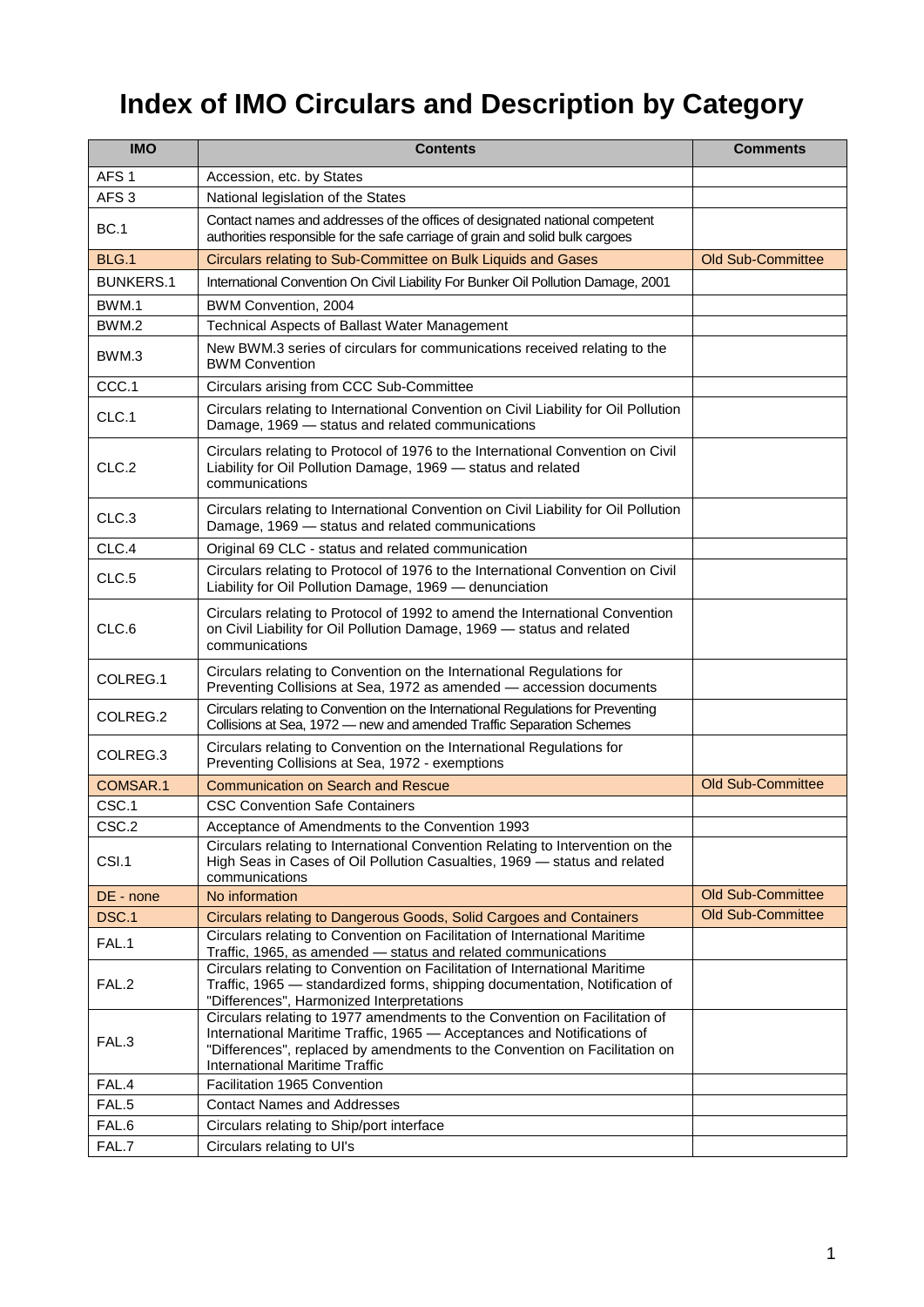| <b>IMO</b>        | <b>Contents</b>                                                                                                                                                                                                       | <b>Comments</b>          |
|-------------------|-----------------------------------------------------------------------------------------------------------------------------------------------------------------------------------------------------------------------|--------------------------|
| <b>FP.1</b>       | Fire Protection (including List of recognized test laboratories, Halon banking<br>and reception facilities etc)                                                                                                       | <b>Old Sub-Committee</b> |
| <b>FSI.1</b>      | List of non-governmental organizations authorized to carry out surveys and<br>issue certificates on behalf of Administrations                                                                                         | now in GISIS             |
| FSI.2             | <b>Port State Control List of Detentions</b>                                                                                                                                                                          | now in GISIS             |
| <b>FSI.3</b>      | Casualty Statistics and Investigations - Very Serious and Serious Casualties                                                                                                                                          | now in GISIS             |
| FSI.4             | Casualties of Fishing Vessels and Fishermen                                                                                                                                                                           |                          |
| GMDSS.1           | Circulars relating to Global Maritime Distress and Safety Systems -<br>shorebased facilities (GMDSS Master Plan)                                                                                                      |                          |
| <b>HGDM</b>       | IMO/IHO Harmonization Group on Data Modelling                                                                                                                                                                         |                          |
| HNS.1             | <b>HNS Convention - Accession</b>                                                                                                                                                                                     |                          |
| IFC.1             | Circulars relating to International Convention on the Establishment of an<br>International Fund for Compensation for Oil Pollution, 1971 - status and<br>related communications                                       |                          |
| IFC.2             | Circulars relating to Protocol of 1976 to the International Convention on the<br>Establishment of an International Fund for Compensation for Oil Pollution,<br>1971 - status and related communications               |                          |
| IFC.3             | Circulars relating to Protocol of 1984 to the International Convention on the<br>Establishment of an International Fund for Compensation for Oil Pollution,<br>1971 - status and related communications               |                          |
| IFC.4             | Circulars relating to Protocol of 1992 to the International Convention on the<br>Establishment of an International Fund for Compensation for Oil Pollution,<br>1971 - status and related communications               |                          |
| IFC.5             | Circulars relating to International Convention on the establishment of an<br>International Fund for Compensation for Oil Pollution Damage, 1971 -<br>denunciations                                                    |                          |
| IFC.6             | Circulars relating to Protocol of [1976] to the International Convention on the<br>establishment of an International Fund for Compensation for Oil Pollution<br>Damage, 1971 - denunciations                          |                          |
| IFC.7             | Circulars relating to International Convention on the Establishment of an<br>International Fund for Compensation for Oil Pollution, 1971 - status and<br>related communications                                       |                          |
| IMO.4             | Circulars relating to amendments to IMO Convention                                                                                                                                                                    |                          |
| IMO.5             | Circulars relating to 1991 amendments to the IMO Convention — status and<br>related communications                                                                                                                    |                          |
| IMO.6             | Circulars relating to 1993 amendments to the IMO Convention - status and<br>related communications                                                                                                                    |                          |
| <b>INMARSAT.1</b> | Circulars relating to Convention and Operating Agreement on the<br>International Maritime Satellite Organization (Inmarsat), 1976 - status and<br>related communications                                              |                          |
| INMARSAT.2        | Communication                                                                                                                                                                                                         |                          |
| INMARSAT.3        | Circulars relating to 1989 amendments to the Convention and Operating<br>Agreement on the International Maritime Satellite Organization (Inmarsat),<br>1976 - acceptance and approval                                 |                          |
| <b>INMARSAT.4</b> | Circulars relating to Amendments adopted on 9 December 1994 to the<br>Convention and Operating Agreement on the International Maritime Satellite<br>Organization (Inmarsat), 1976 - status and related communications |                          |
| <b>INMARSAT.5</b> | Amendments adopted on 24 April 1998 to the Convention and Operating<br>Agreement on the International Mobile Satellite Organization (Inmarsat)                                                                        |                          |
| INMARSAT.6        | Circulars relating to Convention and Operating Agreement on the<br>International Maritime Satellite Organization (Inmarsat), 1976 - status and<br>related communications                                              |                          |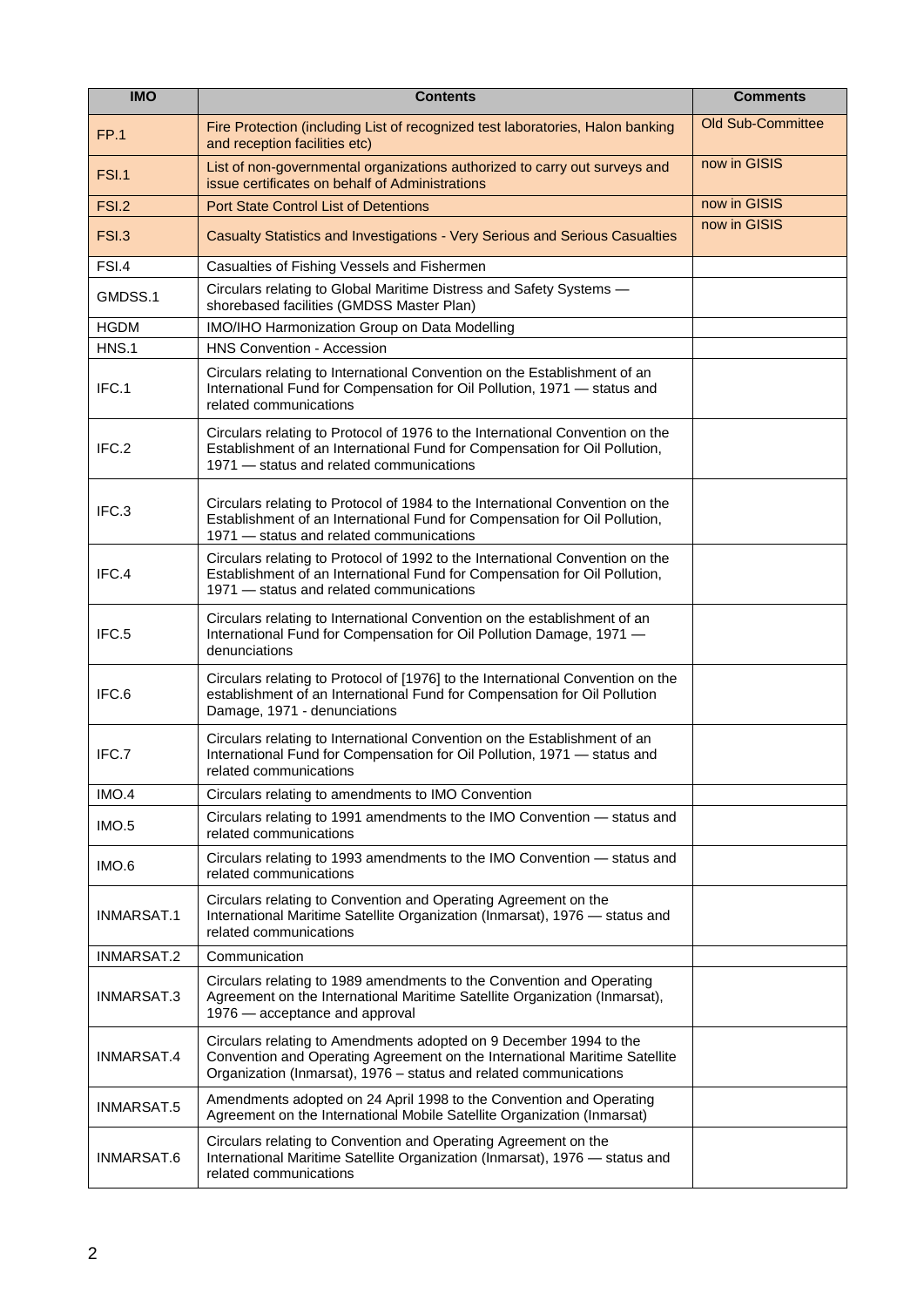| <b>IMO</b>      | <b>Contents</b>                                                                                                                                                                                                           | <b>Comments</b>                       |
|-----------------|---------------------------------------------------------------------------------------------------------------------------------------------------------------------------------------------------------------------------|---------------------------------------|
| LC.1            | Circulars relating to (1978, 1980, 1993) amendments to the Annexes to the<br>Convention on the Prevention of Marine Pollution by Dumping of Wastes and<br>other Matter, 1972 - acceptances and non-acceptances            |                                       |
| LC.2            | Circulars relating to Convention on the Prevention of Marine Pollution by<br>Dumping of Wastes and other Matter (London Convention), 1972 - status<br>and related communications                                          |                                       |
| LC.3            | Circulars relating to 1978 amendments to the Convention on the Prevention<br>of Marine Pollution by Dumping of Wastes and other Matter, 1972 concerning<br>the Settlement of disputes - status and related communications |                                       |
| LC.4            | 1996 Protocol to LC 1972 Convention                                                                                                                                                                                       |                                       |
| LC-LP.1         | London Protocol 1996 - Notification under Article 8.2                                                                                                                                                                     |                                       |
| LEG.1           | Circulars relating to Legal Committee relating to information disseminated by<br>the Committee                                                                                                                            |                                       |
| <b>LL 10</b>    | Accesion to LL 88                                                                                                                                                                                                         |                                       |
| <b>LL 11</b>    | Circulars relating to Amendments adopted on 23 November 1995 to the<br>International Convention on Load Lines, 1966 - status and related<br>communications                                                                |                                       |
| LL <sub>3</sub> | Circulars relating to International Convention on Load Lines, 1966 -<br>application of draft amendments - Equivalents, Exemptions, Recognition of<br>non-convention certificates - unified interpretations                |                                       |
| LL <sub>4</sub> | Not posted                                                                                                                                                                                                                |                                       |
| LL <sub>5</sub> | Circulars relating to International Convention on Load Lines, 1966 -<br>communication of text and laws, decrees, orders, regulations and other<br>instruments under Article 26(1)(b)                                      |                                       |
| LL <sub>6</sub> | Not posted                                                                                                                                                                                                                |                                       |
| LL <sub>7</sub> | Not posted                                                                                                                                                                                                                |                                       |
| LL <sub>8</sub> | Not posted                                                                                                                                                                                                                |                                       |
| LL <sub>9</sub> | Circulars relating to 1983 amendments to the International Convention on<br>Load Lines, 1966 - acceptances and related communications                                                                                     |                                       |
| LL.1            | Circulars relating to International Convention on Load Lines, 1966 - status<br>and related communications                                                                                                                 |                                       |
| LL.2            | Circulars relating to International Convention on Load Lines, 1966 -<br>communications received from Governments under Article 26                                                                                         |                                       |
| LLMC.1          | Circulars relating to Convention on Limitation of Liability for Maritime Claims,<br>1976 - status and related communications                                                                                              |                                       |
| LLMC.2          | Circulars relating to Convention on Limitation of Liability for Maritime Claims,<br>1976 - status and related communications                                                                                              |                                       |
| LLMC.3          | Circulars relating to Convention on Limitation of Liability for Maritime Claims,<br>1976 - status and related communications                                                                                              |                                       |
| LNM.1           | Civil Liability in the Field of Maritime Carriage of Nuclear Material                                                                                                                                                     |                                       |
| $LP$ - none     |                                                                                                                                                                                                                           |                                       |
| MEPC.1          | Circulars relating to general information disseminated by the Maritime<br>Environment Protection Committee on pollution matters                                                                                           |                                       |
| MEPC.2          | Circulars relating to Provisional categorization of liquid substances                                                                                                                                                     |                                       |
| MEPC.3          | Circulars relating to Facilities in ports for the reception of oily wastes from<br>ships                                                                                                                                  | Discontinued - now in<br><b>GISIS</b> |
| MEPC.4          | No information                                                                                                                                                                                                            | Discontinued - now in<br><b>GISIS</b> |
| MEPC.5          | Countries' communication on pollution prevention equipment                                                                                                                                                                | Discontinued - now in<br><b>GISIS</b> |
| MEPC.6          | No information                                                                                                                                                                                                            | Discontinued - now in<br><b>GISIS</b> |
| MEPC.7          | Not posted                                                                                                                                                                                                                |                                       |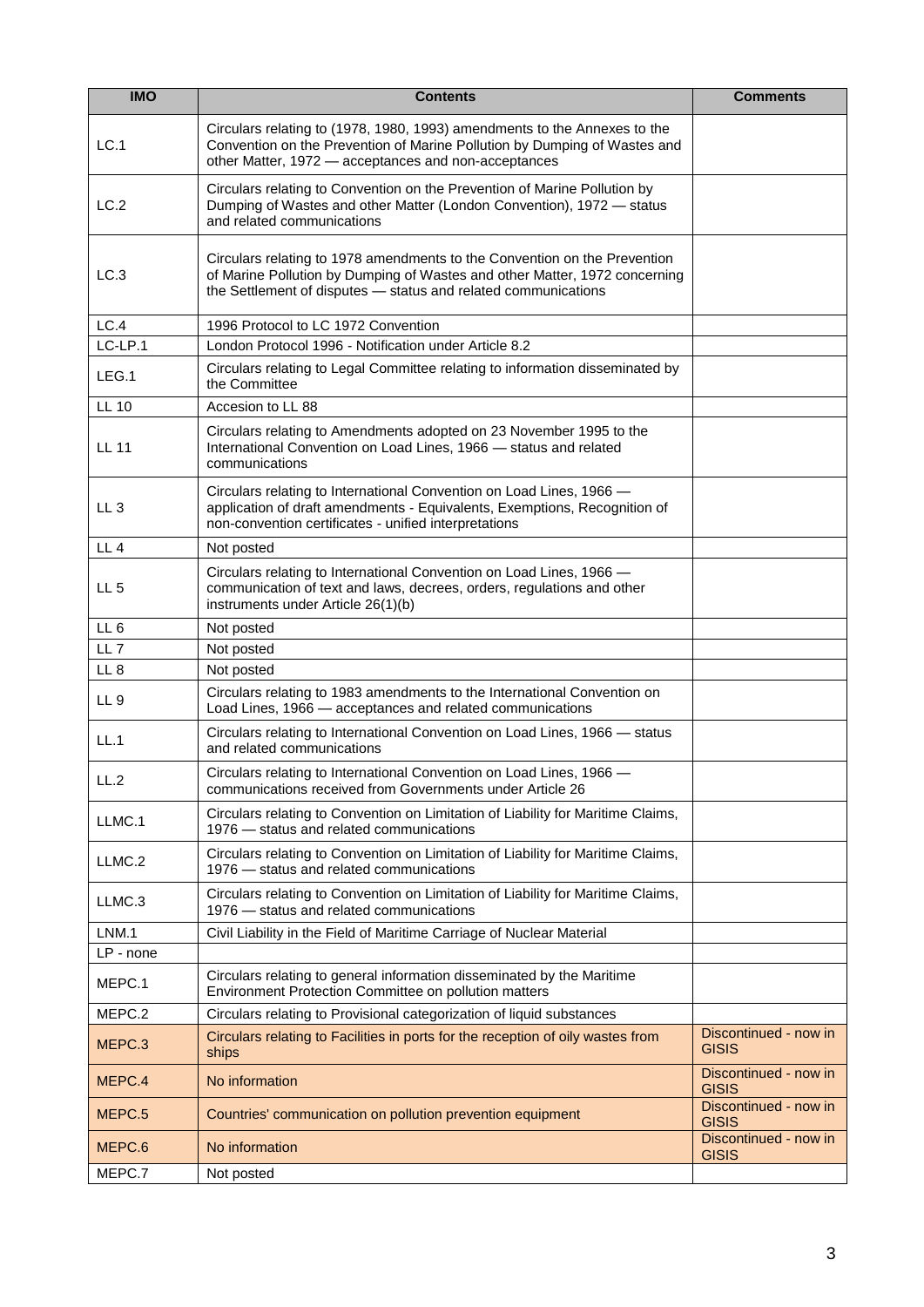| <b>IMO</b>       | <b>Contents</b>                                                                                                                                                                                                                                                                                                                                     | <b>Comments</b> |
|------------------|-----------------------------------------------------------------------------------------------------------------------------------------------------------------------------------------------------------------------------------------------------------------------------------------------------------------------------------------------------|-----------------|
| MSC.1 Circ       | Circulars relating to general information disseminated by the Maritime Safety<br>Committee on safety matters                                                                                                                                                                                                                                        |                 |
| MSC.2 Circ       | Circulars relating to Maritime Safety Committee - Implementation of Codes<br>and Recommendations adopted by the Assembly                                                                                                                                                                                                                            |                 |
| MSC.3 Circ       | Illegal Immigrants                                                                                                                                                                                                                                                                                                                                  |                 |
| MSC.4 Circ       | <b>Piracy Matters</b>                                                                                                                                                                                                                                                                                                                               |                 |
| MSC.5 Circ       | Piracy Matters - Maritime Assistance Service                                                                                                                                                                                                                                                                                                        |                 |
| MSC.6 Circ       | AIS-Discrepancy reports                                                                                                                                                                                                                                                                                                                             |                 |
| MSC-FAL          |                                                                                                                                                                                                                                                                                                                                                     |                 |
| MSC-MEPC.1       | Organization and Methods of Work                                                                                                                                                                                                                                                                                                                    |                 |
| MSC-MEPC.2       | <b>General Matters</b>                                                                                                                                                                                                                                                                                                                              |                 |
| MSC-MEPC.3       | <b>Casualty - Related Matters</b>                                                                                                                                                                                                                                                                                                                   |                 |
| MSC-MEPC.4       | Port State Control - Related Matters                                                                                                                                                                                                                                                                                                                |                 |
| MSC-MEPC.5       | Survey and Certification - Related Matters                                                                                                                                                                                                                                                                                                          |                 |
| MSC-MEPC.6       | National Contact Points for Safety and Pollution Prevention and Response                                                                                                                                                                                                                                                                            |                 |
| MSC-MEPC.7       | <b>Human Element Issues</b>                                                                                                                                                                                                                                                                                                                         |                 |
| OPRC.1           | Circulars relating to International Convention on Oil Pollution Preparedness<br>and Response, 1990 - status and related communications                                                                                                                                                                                                              |                 |
| OPRC.3           | Circulars relating to International Convention on Oil Pollution Preparedness<br>and Response, 1990 - status and related communications                                                                                                                                                                                                              |                 |
| PAL <sub>1</sub> | Circulars relating to Athens Convention relating to the Carriage of<br>Passengers and their Luggage by Sea, 1974 - status and related<br>communications                                                                                                                                                                                             |                 |
| PAL <sub>2</sub> | Circulars relating to Protocol of 1976 to the Athens Convention relating to the<br>Carriage of Passengers and their Luggage by Sea, 1974 - status and<br>related communications                                                                                                                                                                     |                 |
| PAL <sub>3</sub> | Circulars relating to Protocol of 1990 to amend the Athens Convention<br>relating to the Carriage of Passengers and their Luggage by Sea, 1974 -<br>status and related communications                                                                                                                                                               |                 |
| PMP.1            | Circulars relating to Protocol of 1978 relating to the International Convention<br>for the Prevention of Pollution from Ships, 1973, as amended - status and<br>related communications                                                                                                                                                              |                 |
| PMP.2            | Circulars relating to International Convention for the Prevention of Pollution<br>from Ships, 1973, as modified by the Protocol of 1978 relating thereto -<br>(MARPOL 73/78) Communications received under Article 11 (1)(b) —<br>Authorized Survey and Inspection Agencies                                                                         |                 |
| PMP.3            | Circulars relating to International Convention for the Prevention of Pollution<br>from Ships, 1973, as modified by the Protocol of 1978 relating thereto -<br>(MARPOL 73/78) - Communications under Article 11 (1)(c) - Specimen<br>IOPP Certificate and Supplements - IBC Code certificates - BCH Code<br>certificates - NLS-ANNEX II certificates |                 |
| PMP.4            | Circulars relating to International Convention for the Prevention of Pollution<br>from Ships, 1973, as modified by the Protocol of 1978 relating thereto -<br>(MARPOL 73/78) - Communications received under Article 11 (1)(a) -<br>Laws and Regulations deposited                                                                                  |                 |
| PMP.5            | Circulars relating to International Convention for the Prevention of Pollution<br>from Ships, 1973, as modified by the Protocol of 1978 relating thereto -<br>(MARPOL 73/78) — Optional Annex V — acceptances                                                                                                                                       |                 |
| PMP.6            | Circulars relating to International Convention for the Prevention of Pollution<br>from Ships, 1973, as modified by the Protocol of 1978 relating thereto -<br>(MARPOL 73/78) - Optional Annex III - acceptances                                                                                                                                     |                 |
| PMP.7            | Circulars relating to Protocol of 1978 relating to the International Convention<br>for the Prevention of Pollution from Ships, 1973, as amended - status and<br>related communications                                                                                                                                                              |                 |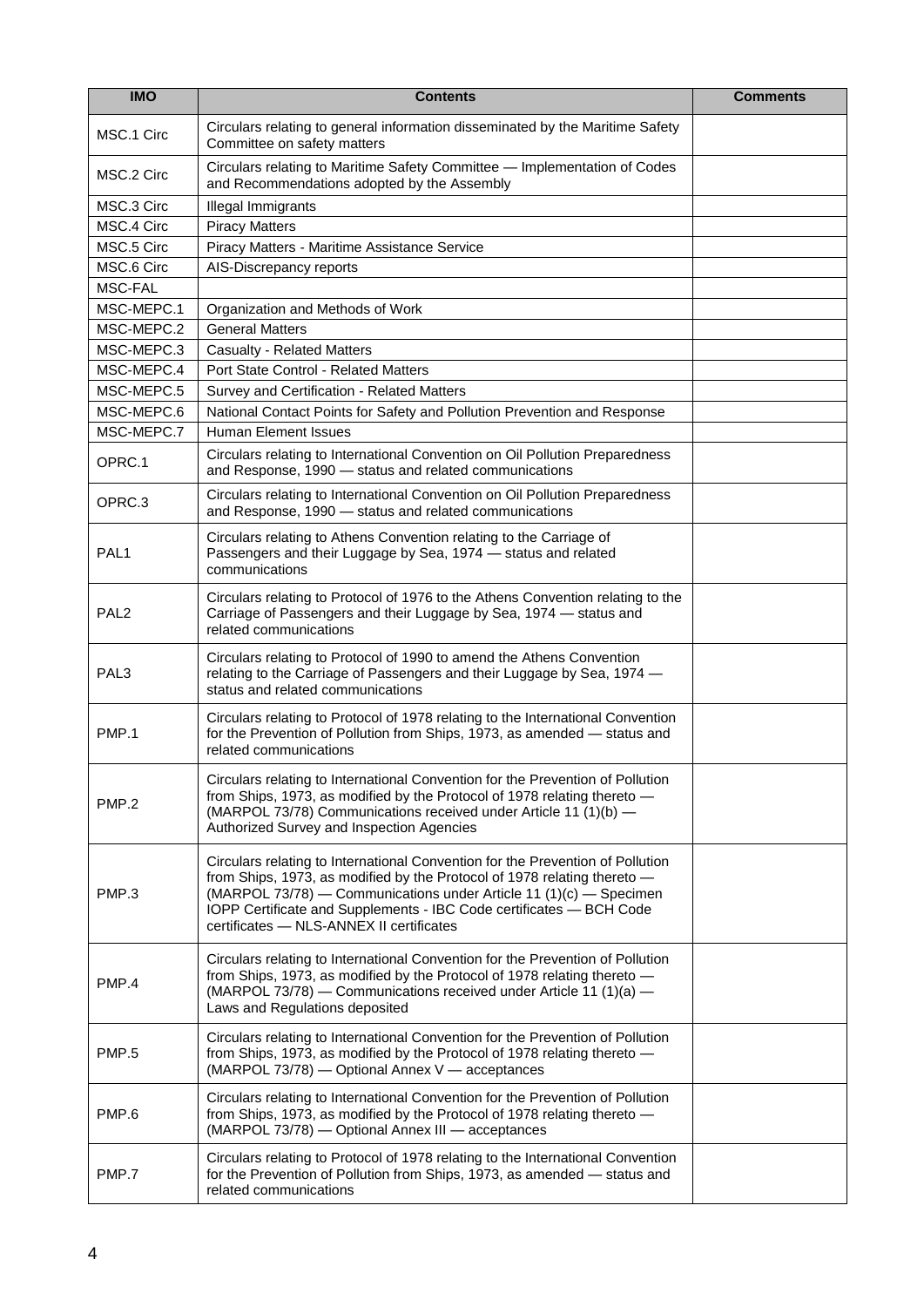| <b>IMO</b>    | <b>Contents</b>                                                                                                                                                                                                                                                                                                                                                                    | <b>Comments</b>          |
|---------------|------------------------------------------------------------------------------------------------------------------------------------------------------------------------------------------------------------------------------------------------------------------------------------------------------------------------------------------------------------------------------------|--------------------------|
| <b>PSI.1</b>  | Circulars relating to Protocol relating to Intervention on the High Seas in<br>Cases of Marine Pollution by Substances other than Oil, 1973 - status and<br>related communications                                                                                                                                                                                                 |                          |
| PSLS.1        | Circulars relating to Protocol of 1978 relating to the International Convention<br>for the Safety of Life at Sea, 1974 as amended- status and related<br>communications                                                                                                                                                                                                            |                          |
| PSLS.2        | Circulars relating to International Convention for the Safety of Life at Sea,<br>1974 as modified by the Protocol of 1978 - technical matters                                                                                                                                                                                                                                      |                          |
| PSLS.3        | Circulars relating to International Convention for the Safety of Life at Sea,<br>1974, as modified by the Protocol of 1978 - Authorized Survey and<br>Inspection Services (Communications received under Article III of the<br>Protocol and Regulation 6(c) of Chapter I) - Agencies authorized to issue<br>certificates (Communications under regulation 12(a)(vii) of Chapter I) |                          |
| PSLS.4        | Not posted                                                                                                                                                                                                                                                                                                                                                                         |                          |
| PSLS.5        | Not posted                                                                                                                                                                                                                                                                                                                                                                         |                          |
| PSLS.6        | Circulars relating to Protocol of 1988 relating to the International Convention<br>on the Safety of Life at Sea, 1974, as amended - status and related<br>communications                                                                                                                                                                                                           |                          |
| PSLS.7        | Circulars relating to Protocol of 1988 relating to the International Convention<br>on the Safety of Life at Sea, 1974, as amended - status and related<br>communications                                                                                                                                                                                                           |                          |
| SALVAGE.1     | Circulars relating to International Convention on Salvage, 1989 - status and<br>related communications                                                                                                                                                                                                                                                                             |                          |
| SAR.1         | Circulars relating to International Convention on Maritime Search and<br>Rescue, 1979 - status and related communications                                                                                                                                                                                                                                                          |                          |
| SAR.2         | Circulars relating to International Convention on Maritime Search and<br>Rescue, 1979 - Area Search and Rescue Plans                                                                                                                                                                                                                                                               |                          |
| SAR.3         | Circulars relating to International Convention on Maritime Search and<br>Rescue, 1979 - Information on National Search and Rescue Facilities                                                                                                                                                                                                                                       |                          |
| SAR.4         | Not posted                                                                                                                                                                                                                                                                                                                                                                         |                          |
| SAR.5         | Not posted                                                                                                                                                                                                                                                                                                                                                                         |                          |
| SAR.6         | Circulars relating to International Convention on Maritime Search and<br>Rescue, 1979 - Area Search and Rescue Plans                                                                                                                                                                                                                                                               |                          |
| SAR.7         | Circulars relating to International Convention on Maritime Search and<br>Rescue, 1979 - List of IMO documents and publications which should be<br>held by a Maritime Rescue Co-ordination Centre (MRCC)                                                                                                                                                                            |                          |
| SAR.8         | <b>SAR Services Availability</b>                                                                                                                                                                                                                                                                                                                                                   |                          |
| SFV.2         | Circulars relating to Torremolinos Protocol of 1993 relating to Torremolinos<br>International Convention for the Safety of Fishing Vessels, 1977 - status<br>and related communications                                                                                                                                                                                            |                          |
| SLF - none    |                                                                                                                                                                                                                                                                                                                                                                                    | <b>Old Sub-Committee</b> |
| <b>SLS</b>    | Circulars relating to International Convention for the Safety of Life at Sea,<br>1948 - Equivalent Arrangements - Denunciations                                                                                                                                                                                                                                                    |                          |
| SLS.1         | Not posted                                                                                                                                                                                                                                                                                                                                                                         |                          |
| <b>SLS.10</b> | Not posted                                                                                                                                                                                                                                                                                                                                                                         |                          |
| <b>SLS.11</b> | Not posted                                                                                                                                                                                                                                                                                                                                                                         |                          |
| <b>SLS.12</b> | Circulars relating to International Convention for the Safety of Life at Sea,<br>1974, as amended - status and related communications                                                                                                                                                                                                                                              |                          |
| <b>SLS.13</b> | Circulars relating to International Convention for the Safety of Life at Sea,<br>1960 — denunciations                                                                                                                                                                                                                                                                              |                          |
| <b>SLS.14</b> | Circulars relating to International Convention for the Safety of Life at Sea,<br>1974, as amended - Record of Cargo Ship Safety Equipment, Equivalents<br>(Chapter I - Regulation 5)                                                                                                                                                                                               |                          |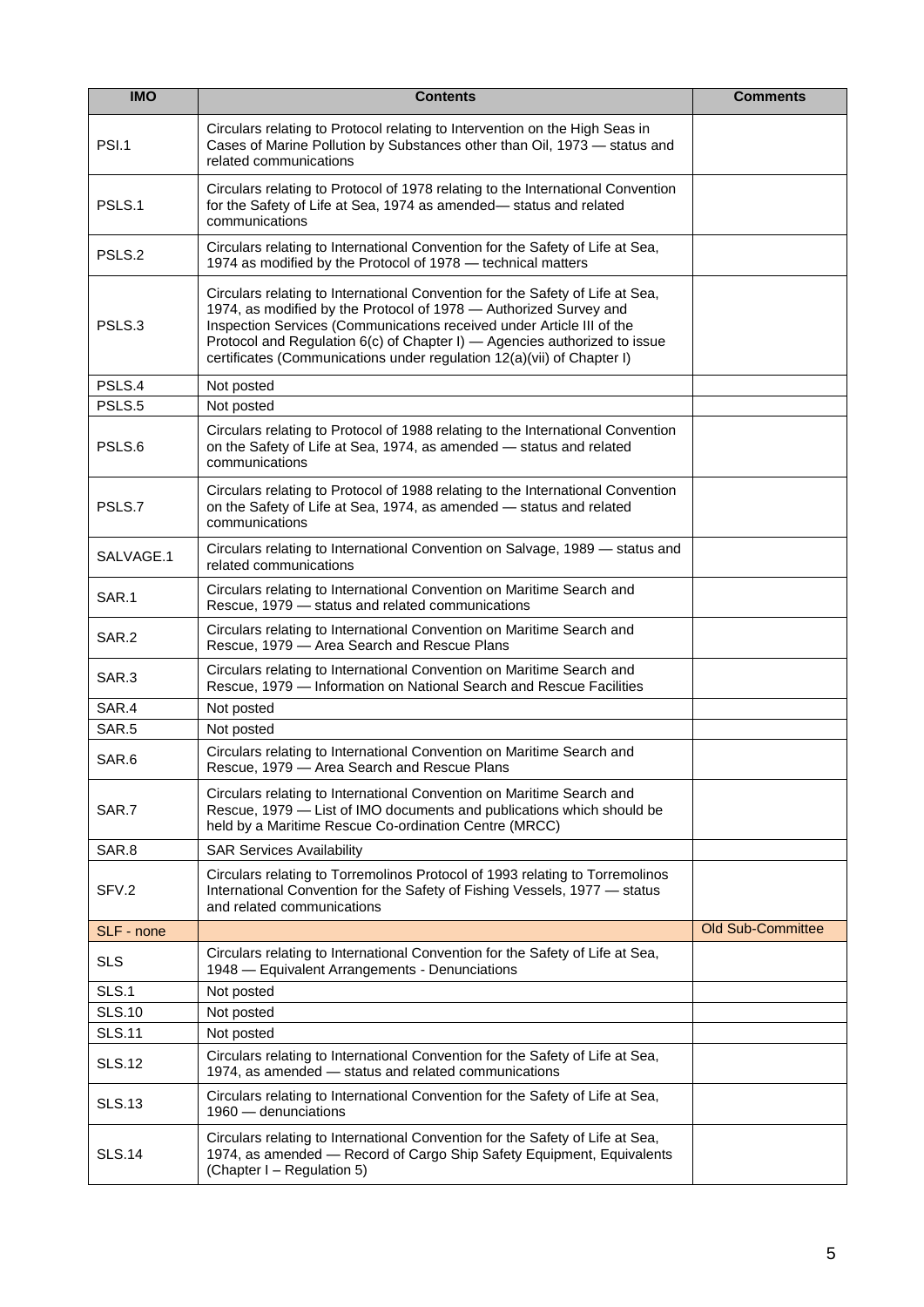| <b>IMO</b>    | <b>Contents</b>                                                                                                                                                                                                                                                                                                                | <b>Comments</b> |
|---------------|--------------------------------------------------------------------------------------------------------------------------------------------------------------------------------------------------------------------------------------------------------------------------------------------------------------------------------|-----------------|
| <b>SLS.15</b> | Circulars relating to International Convention for the Safety of Life at Sea,<br>1974, as amended - Authorized Survey and Inspection Services<br>(Communications received under Article III (a) of the Convention)                                                                                                             |                 |
| <b>SLS.16</b> | Not posted                                                                                                                                                                                                                                                                                                                     |                 |
| <b>SLS.17</b> | Not posted                                                                                                                                                                                                                                                                                                                     |                 |
| <b>SLS.18</b> | Circulars relating to International Convention for the Safety of Life at Sea,<br>1974, as amended - Laws and Regulations deposited (Communications<br>received under Article III(b) of the Convention)                                                                                                                         |                 |
| SLS.2         | Circulars relating to International Convention for the Safety of Life at Sea,<br>1948 - Equivalent Arrangements - Denunciations                                                                                                                                                                                                |                 |
| SLS.3         | Not posted                                                                                                                                                                                                                                                                                                                     |                 |
| SLS.4         | Not posted                                                                                                                                                                                                                                                                                                                     |                 |
| SLS.5         | Not posted                                                                                                                                                                                                                                                                                                                     |                 |
| SLS.6         | Not posted                                                                                                                                                                                                                                                                                                                     |                 |
| SLS.7         | Not posted                                                                                                                                                                                                                                                                                                                     |                 |
| SLS.8         | Not posted                                                                                                                                                                                                                                                                                                                     |                 |
| SLS.9         | Not posted                                                                                                                                                                                                                                                                                                                     |                 |
| SLS.agr       | Circulars relating to International Convention for the Safety of Life at Sea,<br>1974, as amended - Agreement concerning specific stability requirements<br>for ro-ro passenger ships undertaking regular scheduled international<br>voyages between or to or from designated ports in North West Europe and<br>the Baltic Sea |                 |
| <b>SN.1</b>   | Various matter relating to the safety of navigation out of NCSR Sub-<br>Committee                                                                                                                                                                                                                                              |                 |
| SSE.1         | Circulars - List of recognised Laboratories                                                                                                                                                                                                                                                                                    |                 |
| STCW.1        | Circulars relating to International Convention on Standards of Training,<br>Certification and Watchkeeping for Seafarers (STCW), 1978 - status and<br>related communications                                                                                                                                                   |                 |
| STCW.2        | Circulars relating to International Convention on Standards of Training,<br>Certification and Watchkeeping for Seafarers (STCW), 1978 - Equivalent<br>arrangements (Article IX)                                                                                                                                                |                 |
| STCW.3        | Circulars relating to International Convention on Standards of Training,<br>Certification and Watchkeeping for Seafarers (STCW), 1978 - Laws and<br>Regulations deposited and Specimen Certificates (Article IV(1)(a) and (c))                                                                                                 |                 |
| STCW.4        | Circulars relating to International Convention on Standards of Training,<br>Certification and Watchkeeping for Seafarers (STCW), 1978 -<br>Communications received under Article IV(1)(c) - Specimen Certificates                                                                                                              |                 |
| STCW.5        | Circulars relating to 1991 amendments to the International Convention on<br>Standards of Training, Certification and Watchkeeping for Seafarers (STCW),<br>1978 - Information received under Regulation I/5 of the 1991 amendments                                                                                             |                 |
| STCW.6        | Circulars relating to International Convention on Standards of Training,<br>Certification and Watchkeeping for Seafarers (STCW), 1978 - Seafarers'<br>Training, Certification and Watchkeeping (STCW) Code                                                                                                                     |                 |
| STCW.7        | Circulars relating to International Convention on Standards of Training,<br>Certification and Watchkeeping for Seafarers (STCW), 1978 - Application of<br>provisions of the 1978 STCW Convention to Mobile Offshore Units (MODUs)                                                                                              |                 |
| STCW.8        | <b>National Authorities</b>                                                                                                                                                                                                                                                                                                    |                 |
| STCW.95       | NTL. ADMS for Regulating the STCW Convention                                                                                                                                                                                                                                                                                   |                 |
| STCW-F.1      | NTL. Fishing Vesselsadms for Regulating the STCW Convention                                                                                                                                                                                                                                                                    |                 |
| <b>STW</b>    | Not posted                                                                                                                                                                                                                                                                                                                     |                 |